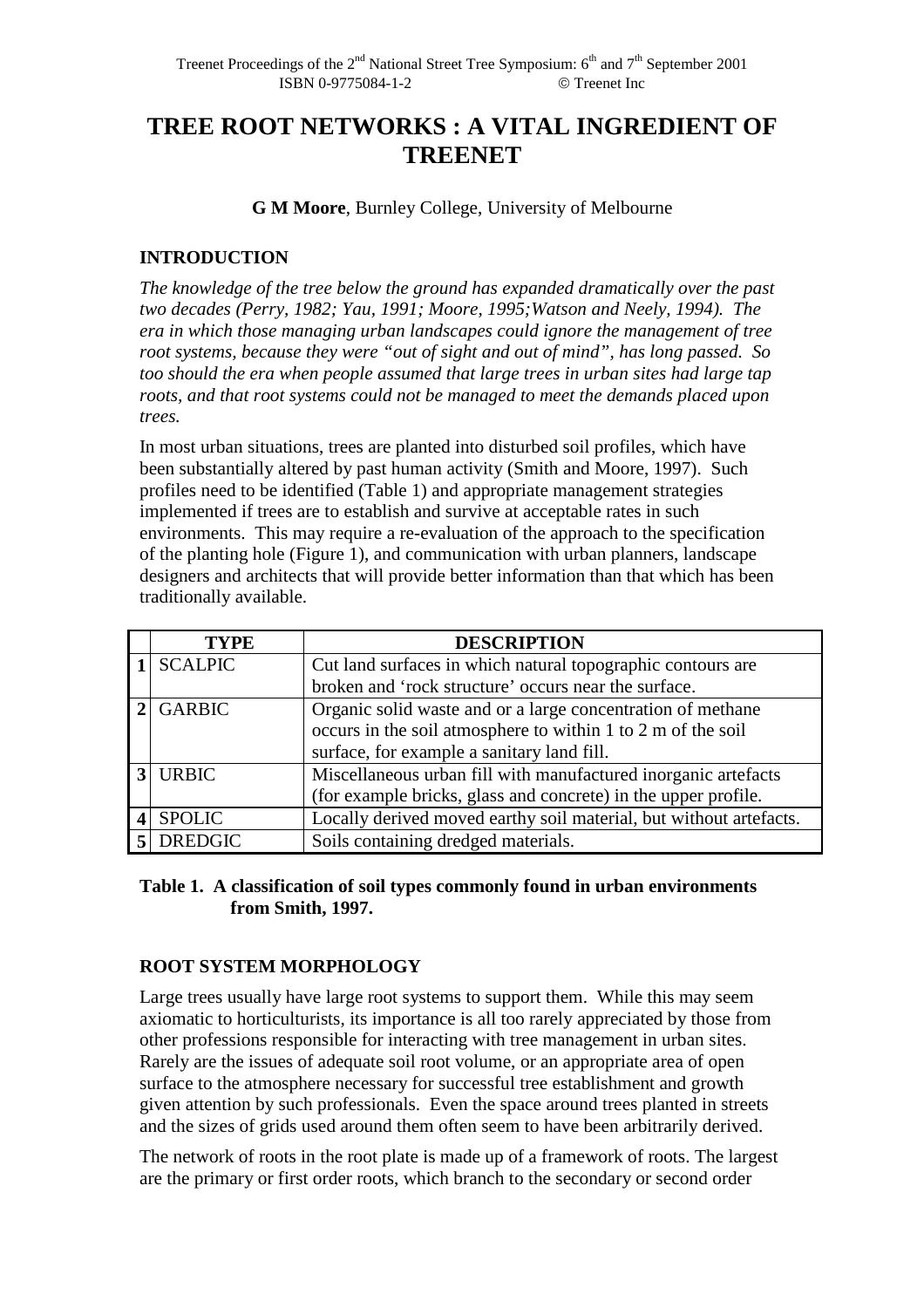roots, these to the tertiary or third order, and so on to the finest of absorbing roots. Fine roots are regularly shed and replaced, in a way that is similar to leaf shedding. Roots become woody and compartmentalise as they age, and it would appear that there are many systems of protection and defence against pests and diseases that are analogous to those that are now understood to exist in the trunk and canopy.

## **Figure 1. Recommended design for a typical uncovered individual tree pit or planting hole. The tree could be small container grown stock, semiadvanced or advanced material. Adapted from Craul (1991). And drawn by K.D. Smith for Smith and Moore (1997). Not to scale.**



However, it is well known that tree root systems tend to be shallow and spreading , rather than restricted and deep (Watson and Neely, 1994; Moore, 1995). Given this knowledge, urban landscapes should be appropriately designed to accommodate this basic biological need. The idea that trees can be planted in deep narrow holes and perform in an acceptable fashion over the usual life expectancy period is unreasonable. What is required is some lateral thinking which sees the space provided as extensive and shallow, and which incorporates the provision of necessary utility services under the trees. Such an approach should see the demands of both the hard and the soft landscape successfully managed.

In recent years the rootball concept, which saw the root mass as relatively narrow and deep has been replaced with the notion that the spreading root system forms a wide but relatively shallow root plate. This concept has been very useful, especially in educating other professionals about the importance of tree root systems in urban situations that involve interaction with the hard landscape. It has also been useful in negotiating with design professionals, planners and other decision makers to provide trees with some of the essential biological requirements mentioned above.

The focus on the root plate, however, has tended to distract people from recognising the importance of the descending roots. These roots, sometimes called sinkers or vertical roots, are an important component of the overall root system morphology. In trees that fall, the root plate is often intact, but the descending roots, which appear to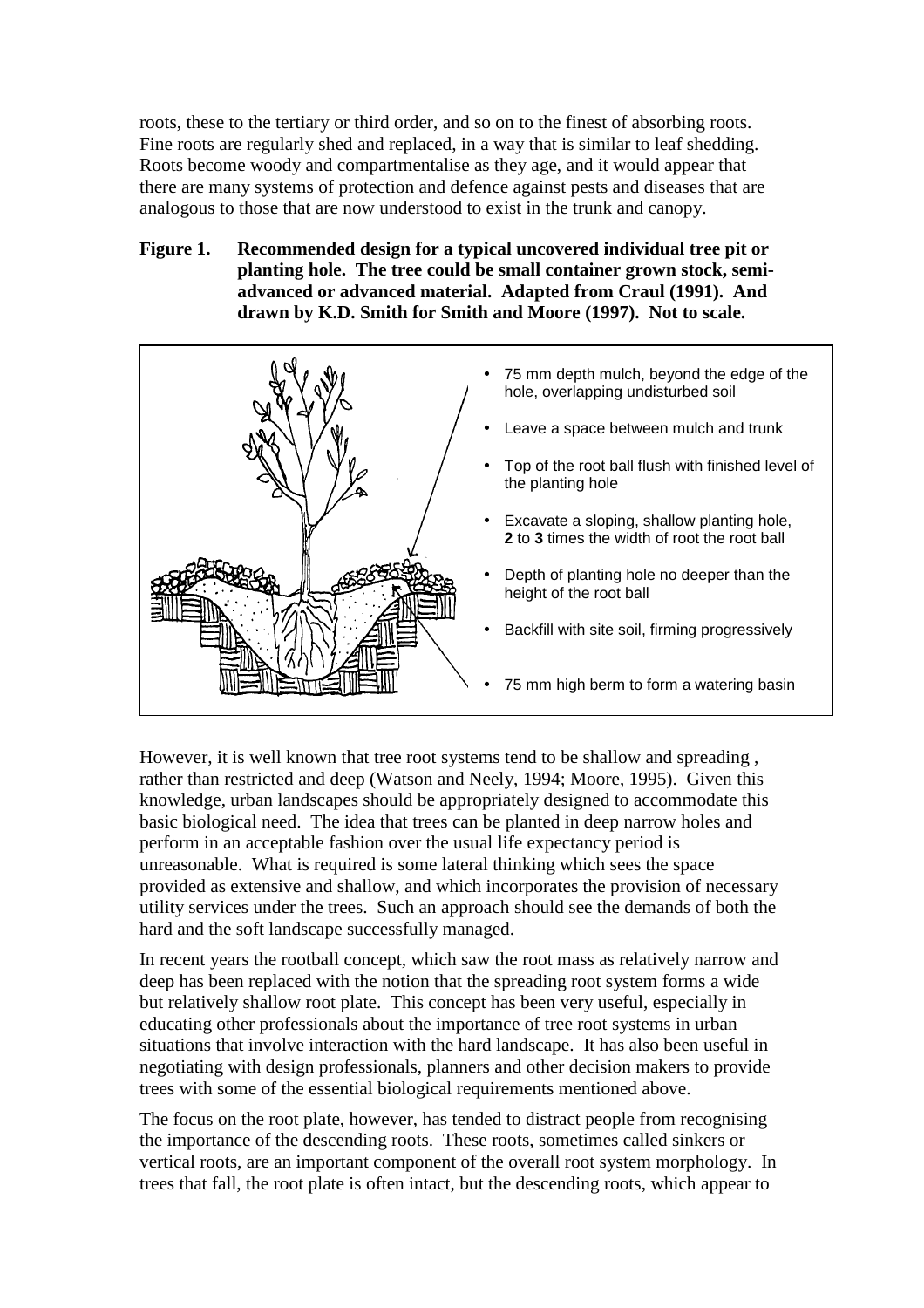anchor the root plate, are usually damaged or in some cases missing (Moore, 1995). The focus on descending roots does not mean that the root plate is not important, but rather emphasises that it is the whole root system that is important to tree survival and growth.

The shallow spreading roots that make up the root plate must be properly managed, but so too must the descending roots. These descending roots are easily damaged or destroyed by changes that see rises in the watertable, changes in soil aeration or nutrition or disruption to subterranean water flows. These changes commonly occur when existing trees are impacted upon by construction works, and the creation of substantial foundations for hard landscape. It is also possible that paving over the root systems of pre -existing trees can also cause loss of descending roots. An investigation of the root systems of fifty mature trees of various species that had fallen during strong wind storms, revealed that none had intact descending root systems, and that none had any root material that was still living below a depth of 0.5 metres, and often less (Moore, 1988). In each case the trees appeared healthy and the root plate remained intact, but there was evidence that descending roots had been either damaged or had died. In some instances, rises in water tables due to construction work seemed to cause descending root decline.

#### **THE ROOT:SHOOT INTERACTION**

The closeness of the relationship between the canopy of trees and the root system, which supports them cannot be over emphasised. It is well understood that to get a healthy vigorous tree requires a healthy supporting root system. However, what is often not recognised is the intimate relationship between root growth and canopy. For example the defoliation of young *Eucalyptus obliqua* seedlings saw root tip growth cease within twenty-four hours (Moore, 1982). Root tip growth was observed to commence between 24 and 48 hours before epicormic or lignotuberous buds of seedlings began to shoot.

Even more spectacular is the relationship between root and shoot growth in the recovery phase after stress (Figure 2). Clearly the relationship between root growth and successful plant establishment and canopy development is intimate, and in the young seedlings tested, there would appear to be a natural root:shoot ratio, which relates canopy biomass to root biomass (Moore, 1982). Other studies have shown that such relationships are not simple, and that simple rules and ratios for all species do not apply. However, the concept is well worth further research.

Recognising the close relationship between good root biology and successful tree establishment, requires appropriate management of the environment in which roots grow. In most urban situations it should be assumed that the trees will be growing under stress for at least part of the year. The stress may result from high or low levels of water, low soil oxygen or low or high soil nutrient status. In such a situation an understanding of stress biology is important to successful tree management. Trees display various levels of stress resistance to a range of environmental stresses, but the resistance may be due either to stress tolerance or stress avoidance mechanisms. It is important to know which is which when a tree is recognised as having a high level of stress resistance.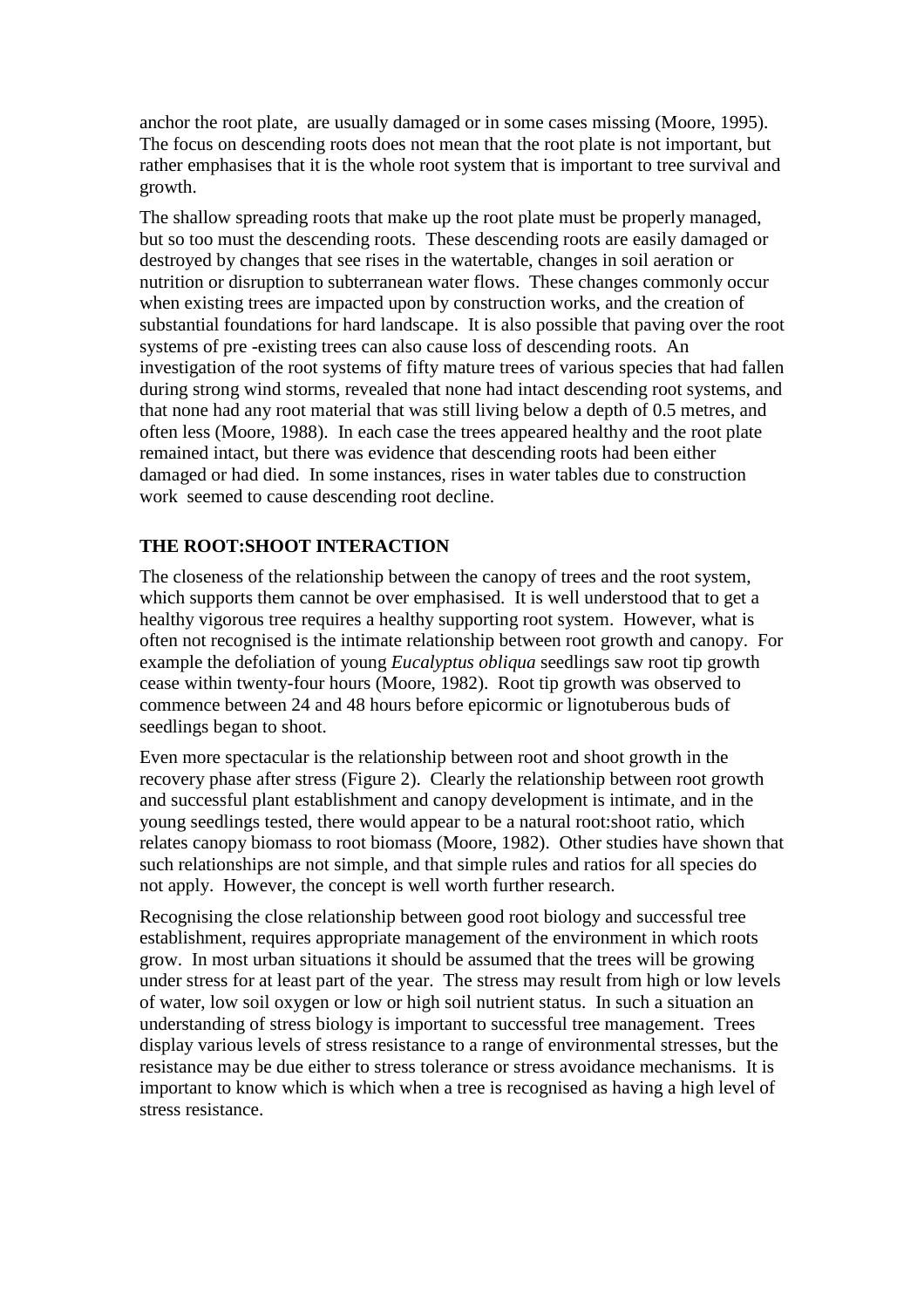**Figure 2. Height increment of** *Eucalypts obliqua* **seedlings for twenty weeks after a period of stress. The stress imposed was to heat the seedlings at 60**°**C for a period of eight minutes, which is a sub-lethal level of stress. After ten weeks control and stressed seedlings were indistinguishable from each other (after Moore, 1982).** 



The use of *Eucalyptus* species in urban plantings is increasing rapidly in Australia. Some species have been identified as being suitable for urban use on the basis of their stress resistance, and in particular their capacity to cope with drought. However, species like the River Red Gum (*E camaldulensis),* which is the most widely distributed eucalypt in Australia, and which occurs in many arid parts of the continent are drought avoiders. This species only grows in places where water supply is constant, or where the extensive root system can tap into subterranean water sources. It has little capacity for stomatal control and so is rarely suitable for restricted and dry urban sites. Despite this biology, it is still often recommended for urban planting, especially by landscape architects attracted to its form and spreading canopy. It would be more sensible to seek plants, which avoid drought through high levels of stomatal control, or which can tolerate drought through the capacity to sustain their metabolic activity in the face of lowered internal water potential. These plants should offer much better prospects for use in urban landscapes.

### **TREES AND SOILS: A NECESSARY INTERACTION**

Tree roots tend to grow along lines of least resistance (Yau, 1991). As root tips grow and subsequently elongate, they do not grow around soil particles as many people think. Rather the tip is forced through the soil and is constantly abraded by the soil particles. In soils with high bulk density (Smith, 1997), the resistance to root tip growth, elongation and subsequent development is high. In such soils the establishment of an extensive root system can be limited and so it may take many years before the plant can successfully establish and grow in such a soil.

In other situations however, where the natural soil profile has been shattered by earth works for the construction of foundations, pipelines or other hard structures, the soil bulk density is much reduced and so the roots can extend and develop along these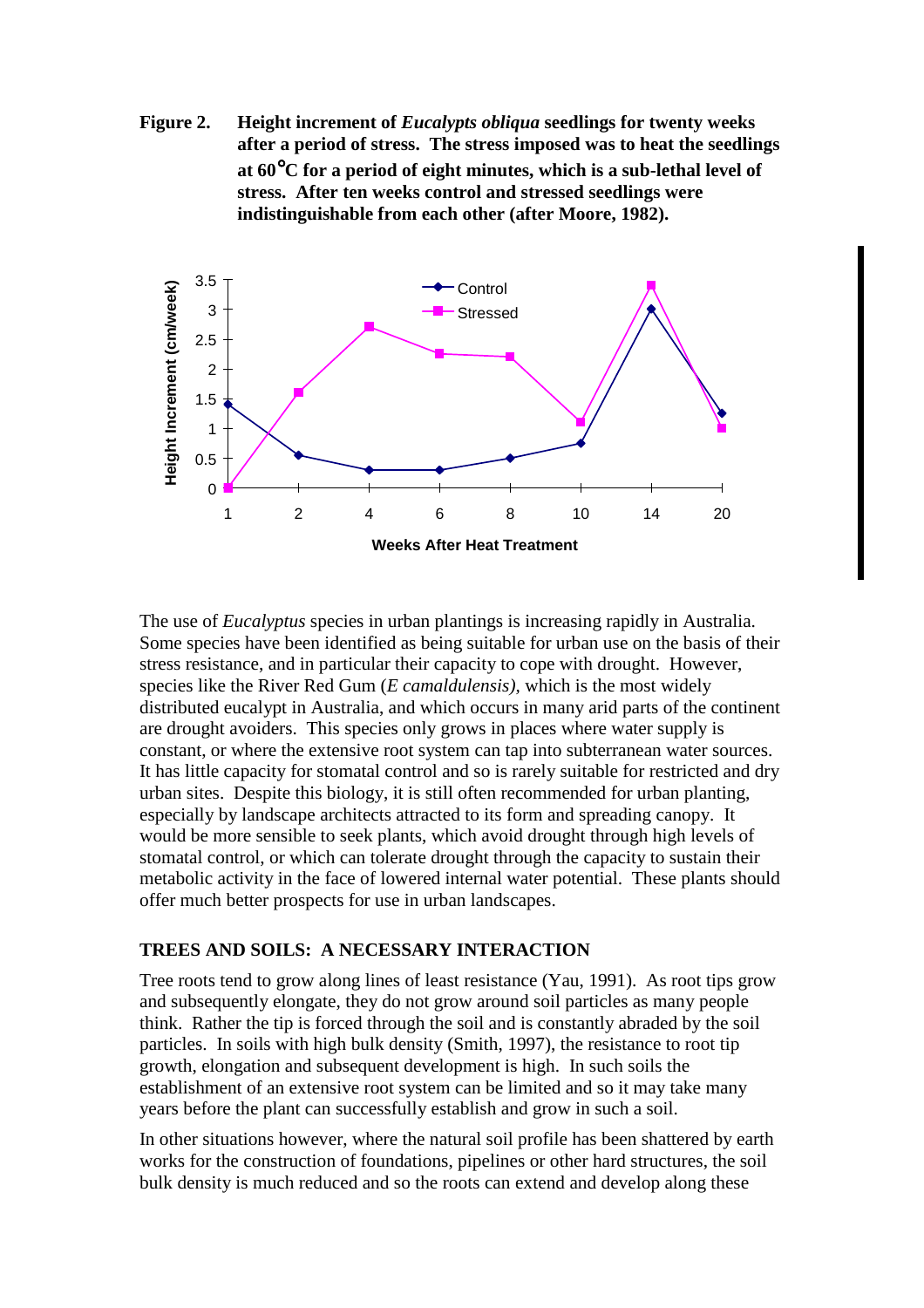lines of lesser resistance. In such situations the construction processes often provide ideal conditions for root proliferation in the very places that landscape managers would wish to have few, if any, roots at all. In short bad management and poor arboricultural practices are inadvertently providing conditions of low soil penetrative resistance, high soil oxygen levels and enhanced soil water levels in places where root growth is not wanted. If organic matter is added to this list by inappropriate back filling in such situations almost ideal root growth conditions have been provided. It is obvious that such a situation must be properly managed.

The issue of properly managing soils around hard landscape constructions is an issue that should be addressed with some urgency (Moore, 1994; Watson, and Neely, 1995). Too often engineering and landscape specifications are inadequate in protecting hard structures from damage due to the presence of large trees. Many of the management practices required to avoid these situations are simple but rarely practiced (Table 2). It is important that the soil profile around footings, foundations and paving, and along trench lines should be reconstructed by proper back filling, and perhaps heavy compaction. Such an approach should minimise the risks of root proliferation in places where root growth is undesirable.

## **Table 2. Simple management practices for limiting root damage to hard structures and services (after Moore, 1994).**

| $\ast$ | PROPER INSTALLATION OF PLUMBING, GAS,              |
|--------|----------------------------------------------------|
|        | COMMUNICATION AND ELECTRICAL SERVICES              |
| $\ast$ | PROPER BACKFILLING OF TRENCHES AND FOUNDATIONS     |
|        | THAT RECONSTITUTES THE SOIL PROFILE                |
| ∗      | APPRECIATE THE VALUE OF COMPACTION AS A ROOT       |
|        | <b>MANAGEMENT TOOL</b>                             |
| $\ast$ | MANIPULATE ROOTS BY THE MANAGEMENT OF SOIL:        |
|        | OXYGEN                                             |
|        | <b>WATER</b>                                       |
|        | <b>NUTRITION</b>                                   |
|        | PENETRATIVE RESISTANCE                             |
| ∗      | ESTABLISH THE MANAGEMENT OF ROOT STRUCTURE AND     |
|        | DEVELOPMENT AS PART OF SITE MANAGEMENT ROUTINE     |
| ∗      | DEVELOP APPROPRIATE SPECIFICATIONS FOR HARD        |
|        | STRUCTURES, WHICH RECOGNISE THE PRESENCE OF TREES, |
|        | AND WHICH WOULD INCLUDE:                           |
|        | <b>PAVING</b>                                      |
|        | <b>FOUNDATIONS</b>                                 |
|        | <b>SERVICES</b>                                    |
|        |                                                    |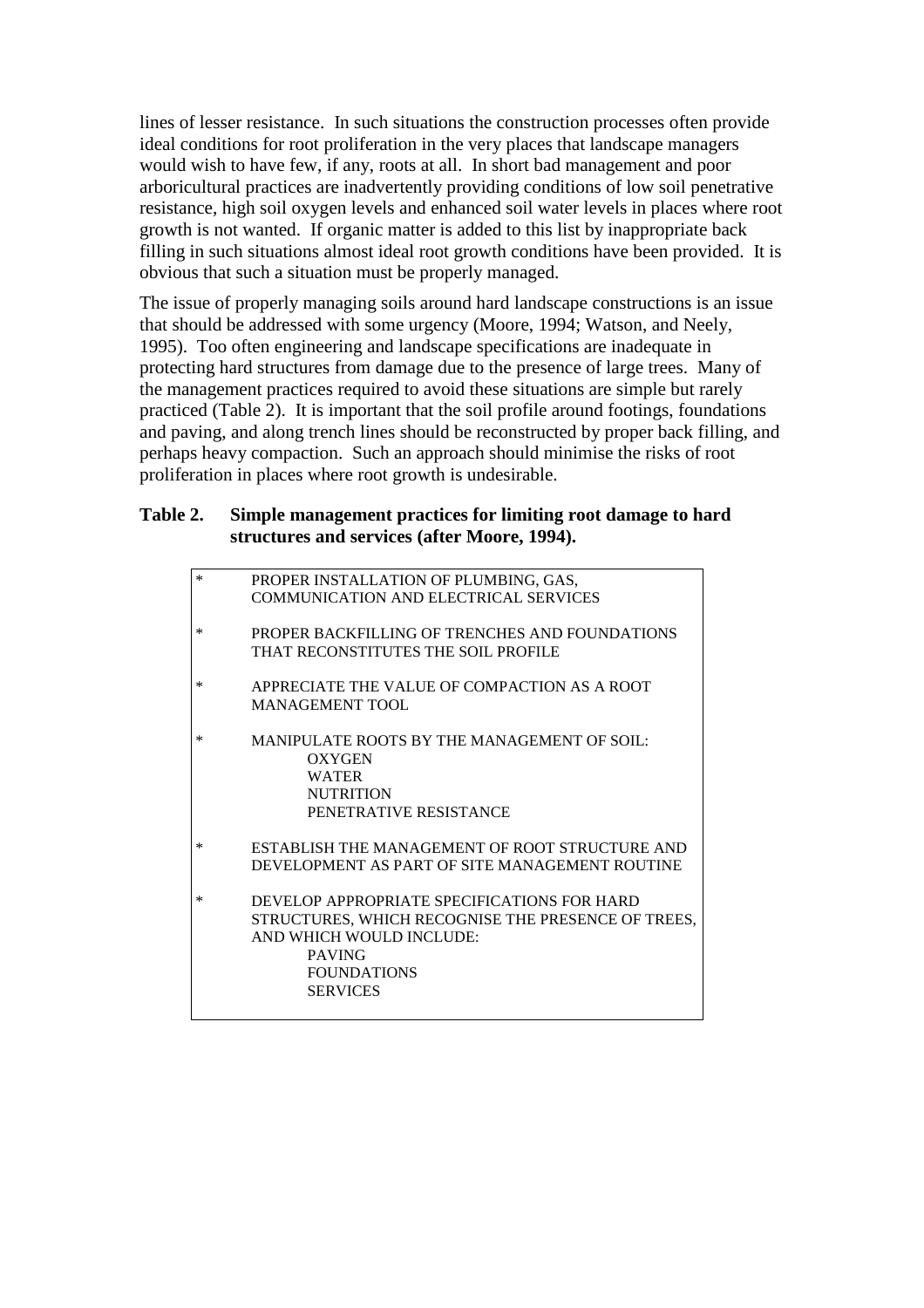# **MANAGING TREE ROOT SYSTEMS**

### **Compaction**

For most arborists compaction is regarded as a problem that has to be dealt with to improve the quality of trees growing in sub-optimal urban sites. However, compaction can be a useful tool in the management of trees in urban sites. In understanding that trees require good levels of oxygen, moisture, nutrients, and low levels of soil penetrative resistance for healthy root establishment and growth, these can be inverted and used as management tools to discourage tree root development in undesirable places. A competent arborist with a good knowledge of tree root biology should be able to restrict root growth by creating conditions which reduce oxygen, moisture and nutrient levels and increase penetrative resistance. The easiest way of achieving these aims is to heavily compact the soil and to direct moisture and irrigation away from such sites.

This approach to tree root management has some significant implications for management practices in disturbed landscapes and construction sites. Arborists and horticulturists should always be involved in the planning and decision making processes on such sites to ensure that practices which recognise the needs of tree roots systems are implemented. Some of these practices (Table 2) include the use of compaction in back filling around the foundations of hard structures and the proper back filling of service trenches. By doing so root growth in such places will be discouraged, especially if organic matter and moisture is also restricted. On the other hand, every effort should be made to ensure that where tree roots are to establish conditions of appropriate levels of soil aeration, moisture, nutrients and bulk density are provided. In this way, arborists can effectively manage the development and structures of the root systems which trees develop.

#### **Soil Oxygen, Nutrition and Moisture Management**

Given that it is possible to manipulate the growth of root systems by altering moisture, oxygen, nutrient or soil density levels, it is important that this approach should be used, and indeed some landscape managers have been managing root systems using some elements of this approach for decades. It has been clear that different irrigation regimes can result in the development of quite different root systems on the same species of tree. Infrequent watering can result in a root system that is sparse and spreading and which exploits a large volume of soil to meet the trees needs, (Fernandez, Moreno, Cabrena, Arrue and Martin-Aranda, 1991). Frequent watering can produce a shallow dense root system that occupies a much smaller volume of soil. It is not a matter of one root system being better than the other, but getting the sort of root system that is intended and for which the environment is managed (Moore, 1991).

If a tree is to be planted in a remote place where irrigation is unavailable and where subsequent management is to be at a low level it is much better that it develop the sparse and spreading root system. If however, the tree is growing in an urbanised area where soil space is limited, then it is better that a shallow dense root system develops. Trees planted along roadsides or in shopping precincts, should have dense shallow root systems and so intensive irrigation systems should be installed as a matter of course. By doing so the risks of disruption to hard structures can be significantly reduced. The tree will remain safe and healthy provided that the canopy is managed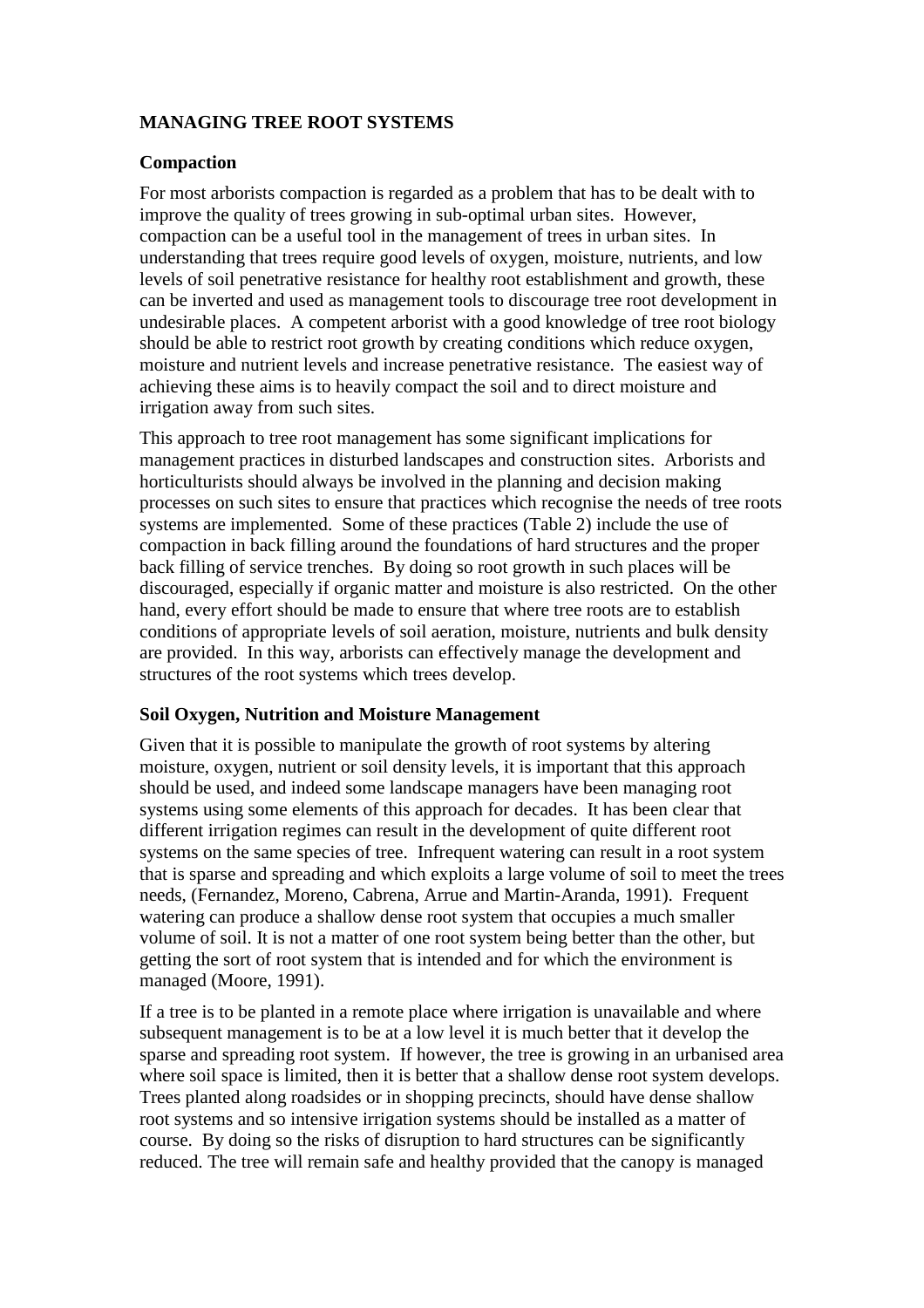appropriately, bearing in mind that the root system will be unable to support a large canopy that offers a substantial resistance to the wind.

There are many situations where proper tree root management, using relatively simple techniques, can reduce damage to hard structures and prolong the useful amenity life of an urban tree. In many Australian cities as trees age and become larger, there are serious concerns that tree roots may do serious damage to house foundations, especially if the soil types involved are reactive clays. One of the simplest solutions is to install a low cost irrigation system, which not only keeps the soil moisture content uniform, which reduces the effect of expansion and shrinkage of reactive clays, but can also be used to manage the development of shallow and dense root systems. Such root systems are less likely to cause damage to dwellings. By imposing an appropriate irrigation regime sophisticated root management practices can be imposed.

# **CONCLUSION**

Trees planted in urban sites are usually growing under conditions that are sub-optimal and as a consequence they require appropriate, and sophisticated management if they are to establish and achieve their full potential as amenity trees. It is important that both climatic and edaphic factors are considered as part of these management factors, and that the basic biological requirements of trees below the ground are considered by those responsible for planning and managing created landscapes.

Considerable advances have been made over the past two decades in the understanding of tree root biology and the arboricultural practices and technologies used to manage trees in urban landscapes. However, some of these advances are being threatened by political and other decision making processes, which exclude or minimise horticultural input. Too often aspects of the hard landscape are given priority over the vegetation components and this puts landscapes at considerable risk.

# **REFERENCES**

Fernandez, J.E., Moreno, F., Cabrena, F., Arrue, J.L., and Martin-Aranda, J., 1991), *Soil Characteristics, Root Distribution and Activity of Olive Trees*, Plant and Soil, **133,** 239-251.

Moore, G.M. (1982), *The Effects of High Temperature on the Growth and Development of Eucalyptus obliqua Seedlings*, Ph.D Thesis, University of Melbourne.

Moore, G.M. (1988), *Unpublished Data and Observations on Droughted Trees in Melbourne*.

Moore, G.M.(1991), *Tree Management and Hazard Reduction* from Trees:Management Issues for Urban Australia, Royal Australian Institute of Parks and Recreation, Canberra, p7-25.

Moore, G.M., (1994), *Engineers Design Standards for Trees are Inadequate* from Urban Trees: The Challenge for Australian Cities and Towns, RAIPR, Canberra, p67- 76.

Moore, G.M., (1995), *Realities of Street Tree Planting in Relation to Built Structures*, from Trees in the Urban Environment, RAIPR, Adelaide pp11.